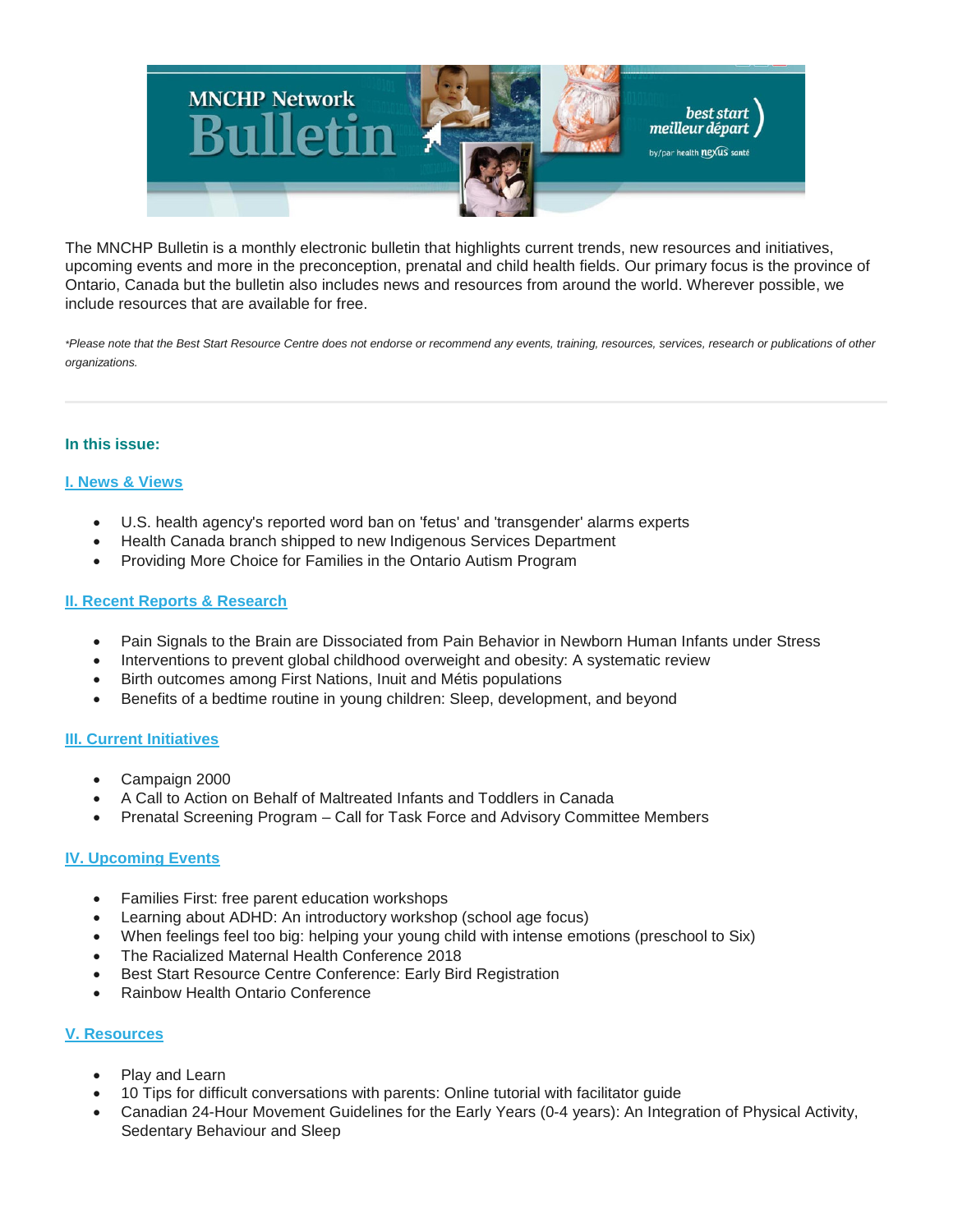• Family-Centred Maternity and Newborn Care: National Guidelines

## **[VI. Featured Resources by the](https://us14.admin.mailchimp.com/templates/preview-template?id=130973#VI.%20BSRC%20Resources)** *Best Start Resource Centre*

- Child and Family Poverty in Ontario. A practical guide for moving from stigma to empowerment
- Pregnancy Is Not Always What You Expect
- Breastfeeding Peer Support Toolkit

# **I. News & Views**

#### **U.S. Health Agency's reported word ban on 'fetus' and 'transgender' alarms experts**

A CBC article discusses the reaction of the health community in the United States to a ban on using the following seven words and phrases — "diversity," "entitlement," "fetus," "transgender," "vulnerable," "evidence-based" and "sciencebased" in documents that are to be circulated within federal government. It is reported that U.S. Centers for Disease Control and Prevention officials were given this instruction from high level government officials. Dr. Sandro Galea, dean of Boston University's School of Public Health, said "if you are saying you cannot use words like 'transgender' and 'diversity,' it's a clear statement that you cannot pay attention to these issues."

Read the [article.](http://www.cbc.ca/news/world/cdc-banned-words-1.4453231)

#### **Health Canada branch shipped to new Indigenous Services Department**

The federal government says the First Nations and Inuit health branch at Health Canada has been formally reassigned to Indigenous Services Minister Jane Philpott's department, Indigenous Services.

Read the [article.](https://www.ctvnews.ca/politics/health-canada-branch-shipped-to-new-indigenous-services-department-1.3706748)

#### **Providing More Choice for Families in the Ontario Autism Program**

The Ministry of Children and Youth Services has announced a new direct funding option that will provide families in the Ontario Autism Program (OAP) with the choice of receiving direct funding to purchase evidence-based behavioural services for their child or youth, or to receive service through one of Ontario's regional providers. This change is intended to allow families more choice and consistency of care.

Read the [news release](https://news.ontario.ca/mcys/en/2017/12/providing-more-choice-for-families-in-the-ontario-autism-program.html?_ga=2.225283418.1104233974.1515377840-17664416.1515377840)

# **II. Recent Reports & Research**

### **Pain Signals to the Brain are Dissociated from Pain Behavior in Newborn Human Infants under Stress** (Jones et al., 2017)

## ABSTRACT

Infant pain behavior and pain-related brain activity are generally correlated. However, Jones et al. show that high physiological stress in infants, measured by cortisol and heart rate variability, dissociates these two factors: stress is associated with greater cortical pain activity, but not with increased pain behavior. Stress is therefore an important extraneous factor when predicting infant pain: it increases pain but this increase in pain cannot be deduced from observation of pain behavior. This may be important in the prevention of adverse effects of early repetitive pain on brain development.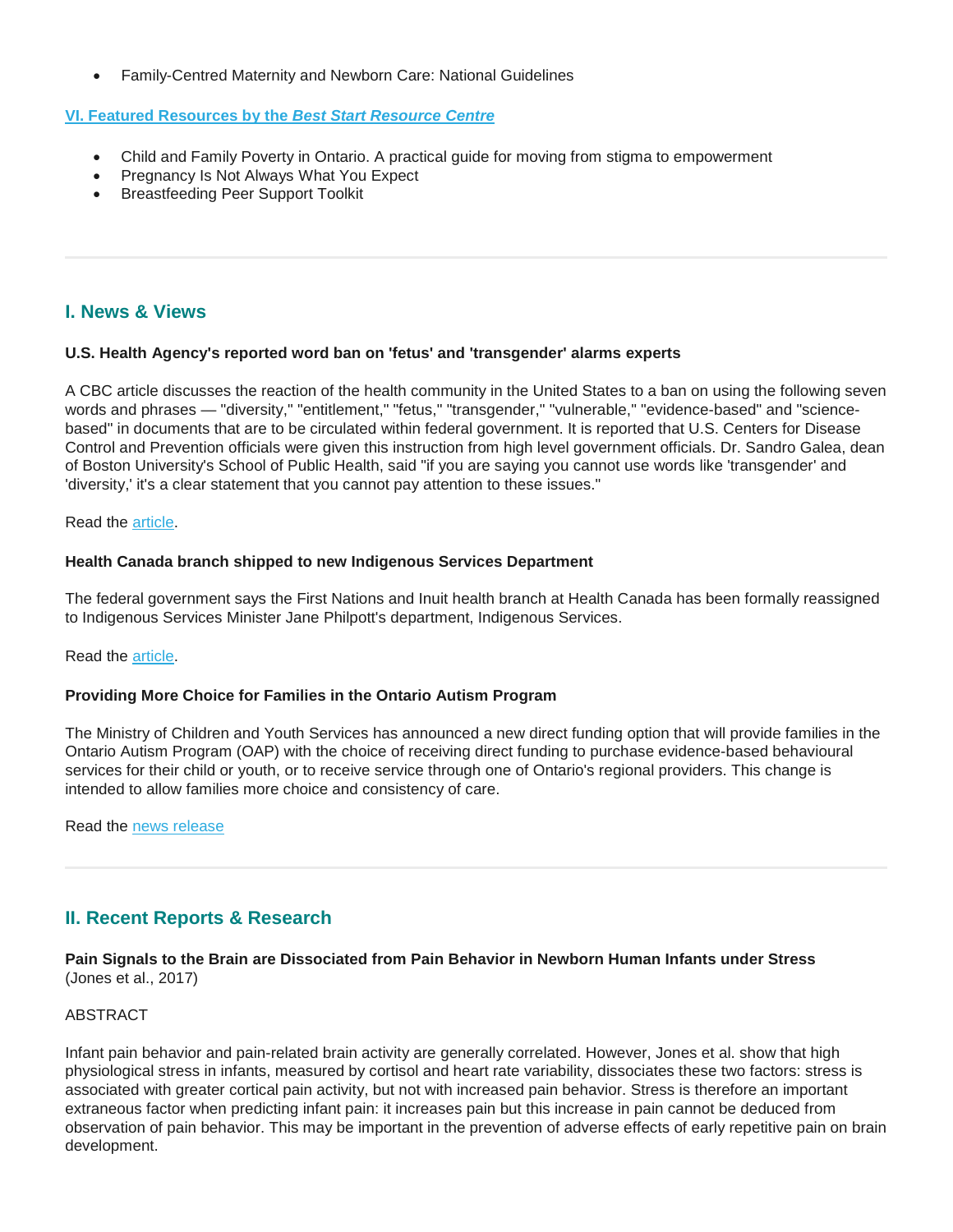#### **Interventions to prevent global childhood overweight and obesity: A systematic review** (Bleich et al., 2017)

#### ABSTRACT

In view of the prevalence, health consequences, and costs of childhood obesity, there has been substantial interest in identifying effective interventions to prevent excess weight gain in young people. In this systematic review, we expand on previous reviews of obesity prevention interventions by including recent studies (until May 23, 2017) from all parts of the world. We searched MEDLINE, Embase, CINAHL Plus, Web of Science, CAB Abstracts, and PAIS Index and included randomised controlled trials, quasi-experimental studies, or natural experiments with: (1) a control group; (2) minimum follow-up of 12 months for community-based and home-based interventions or 6 months for school-based and preschool-based interventions; and (3) a primary outcome of BMI, BMI Z score, BMI percentile, body fat percentage, skinfold thickness, waist circumference, or prevalence of overweight or obesity. School-based interventions with combined diet and physical activity components and a home element (n=41) had greatest effectiveness; evidence in support of the effect of preschool-based (n=6), community-based (n=7), and home-based (n=2) interventions was limited by a paucity of studies and heterogeneity in study design. The effectiveness of schoolbased interventions that combined diet and physical activity components suggests that they hold promise for childhood obesity prevention worldwide. More research with rigorous evaluation and consistent reporting is needed in non-school settings and in combinations of settings.

Read the [article.](https://www.healthevidence.org/view-article.aspx?a=interventions-prevent-global-childhood-overweight-obesity-systematic-review-32918)

## **Birth outcomes among First Nations, Inuit and Métis populations**

(Sheppard et al., 2017)

## ABSTRACT

Background: First Nations, Inuit and Métis are at higher risk of adverse birth outcomes than are non-Indigenous people. However, relatively little perinatal information is available at the national level for Indigenous people overall or for specific identity groups.

Data and methods: This analysis describes and compares rates of preterm birth, small-for-gestational-age birth, largefor-gestational-age birth, stillbirth, and infant mortality (neonatal, postneonatal, and cause-specific) in a nationally representative sample of First Nations, Inuit and Métis, and non-Indigenous births. The study cohort consisted of 17,547 births to Indigenous mothers and 112,112 births to non-Indigenous mothers from 2004 through 2006. The cohort was created by linking the Canadian Live Birth, Infant Death and Stillbirth Database to the long form of the 2006 Census, which contains a self-reported Indigenous identifier.

Results: With the exception of small-for-gestational-age birth, adverse birth outcomes occurred more frequently among First Nations, Inuit and Métis women than among non-Indigenous women. Inuit had the highest preterm birth rate (11.4 per 100 births; 95% CI: 9.7 to 13.1) among the three Indigenous groups. The large-for-gestational-age rate was highest for First Nations births (20.9 per 100 births; 95% CI: 19.9 to 21.8). Infant mortality rates were more than twice as high for each Indigenous group compared with the non-Indigenous population, and rates of sudden infant death syndrome were more than seven times higher among First Nations and Inuit.

Discussion: The results confirm disparities in birth outcomes between Indigenous and non-Indigenous populations, and demonstrate differences among First Nations, Inuit and Métis.

Read the [article.](http://www.statcan.gc.ca/pub/82-003-x/2017011/article/54886-eng.pdf)

#### **Benefits of a bedtime routine in young children: Sleep, development, and beyond**

(Mindell & Williamson, 2017)

#### ABSTRACT

This paper presents a conceptual model and reviews the empirical evidence to support a nightly bedtime routine as a key factor in the promotion of not only healthy sleep, but also of broad development and wellbeing in early childhood. A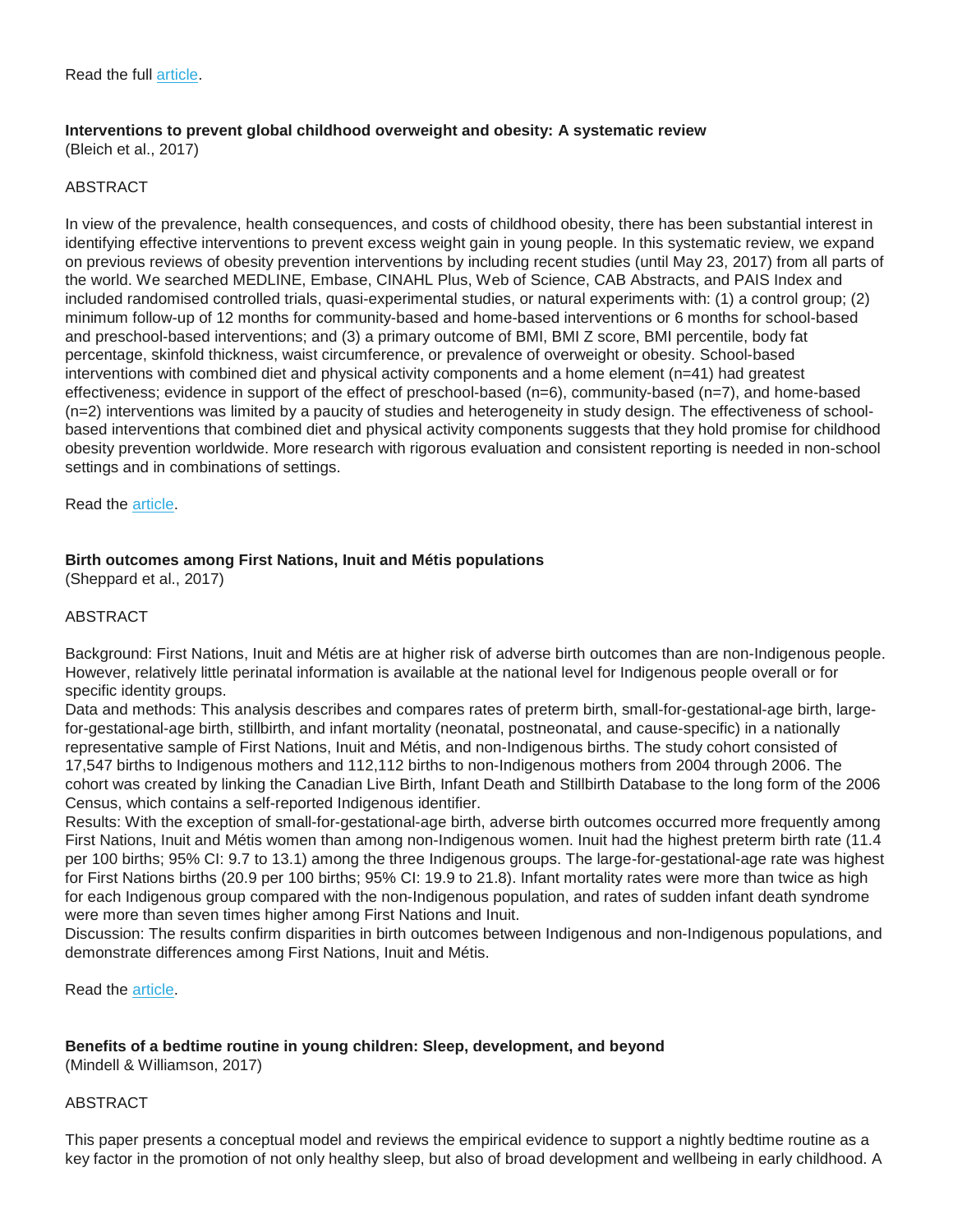bedtime routine embodies the characteristics of nurturing care and early child stimulation, which are deemed to be essential for positive outcomes, especially for at-risk children. Furthermore, common, adaptive components of a bedtime routine can contribute to an array of positive developmental outcomes beyond improved sleep, inclusive of language development, literacy, child emotional and behavioral regulation, parent–child attachment, and family functioning, among other outcomes. These bedtime routine components include activities in the broad domains of nutrition (e.g., feeding, healthy snack), hygiene (e.g., bathing, oral care), communication (e.g., reading, singing/lullabies) and physical contact (e.g., massage, cuddling/rocking). A bedtime routine can provide multiple benefits to child and family functioning at a time of day that many parents are present with their children. Although additional research on hypothesized routine-related child outcomes and mechanisms of action are needed, promoting a bedtime routine may be a feasible and cost-effective method to promote positive early childhood development worldwide, particularly for socioeconomically disadvantaged and other at-risk young children.

Read the **article**.

# **III. Current Initiatives**

## **Campaign 2000**

[Campaign 2000](https://campaign2000.ca/) is a cross-Canada public education movement to build Canadian awareness and support to end child poverty in Canada. As part of their campaign, they recently released two very relevant report cards, providing a current snapshot of the depth and breadth of poverty among children and families, outlining how poverty stalls children's progress and potential and proposes practical policy solutions:

- A national report card, ["A Poverty-Free Canada Requires Federal Leadership"](https://campaign2000.ca/2017reportcard/)
- The provincial [Report Card on Child and Family Poverty in Ontario.](https://campaign2000.ca/wp-content/uploads/2017/11/ReportCardOntarioNov212017.pdf)

## **A Call to Action on Behalf of Maltreated Infants and Toddlers in Canada**

Infant Mental Health Promotion (IMHP), The Hospital for Sick Children, has put together a Call to Action on behalf of maltreated infants and toddlers in Canada. To support this call to action, IMHP has created a document with evidencebased information that described the particular vulnerability of maltreated infants along with policy recommendations to protect these children. The IMHP reaches out to those working with infants and toddlers and asks them to help in addressing the adversity and contributing to their healthy development and mental health.

Click [here](http://www.imhpromotion.ca/Portals/0/IMHP%20PDFs/Projects/A%20Call%20to%20Action%20-%20IMHP%20April%202017.pdf?ver=2017-05-03-111123-957) to find out more.

#### **Prenatal Screening Program – Call for Task Force and Advisory Committee Members**

The leadership team at Ontario's new Prenatal Screening Program (PSP) is beginning work to fulfill the program mandate. There will be an ongoing need for expert advice and guidance from the community, and they are now seeking members for the Task Forces and Advisory Committee. Applications are due January 19, 2018.

Click [here](http://www.pcmch.on.ca/prenatal-screening-program-call-membership/) for more information.

# **IV. Upcoming Events**

#### **Families First: free parent education workshops**

SickKids CCMH offers a variety of different topics relevant to community parents and focuses on concerns that children and youth may be dealing with. These parent education workshops are free to attend. These workshops are monthly and require registration. See upcoming workshops below: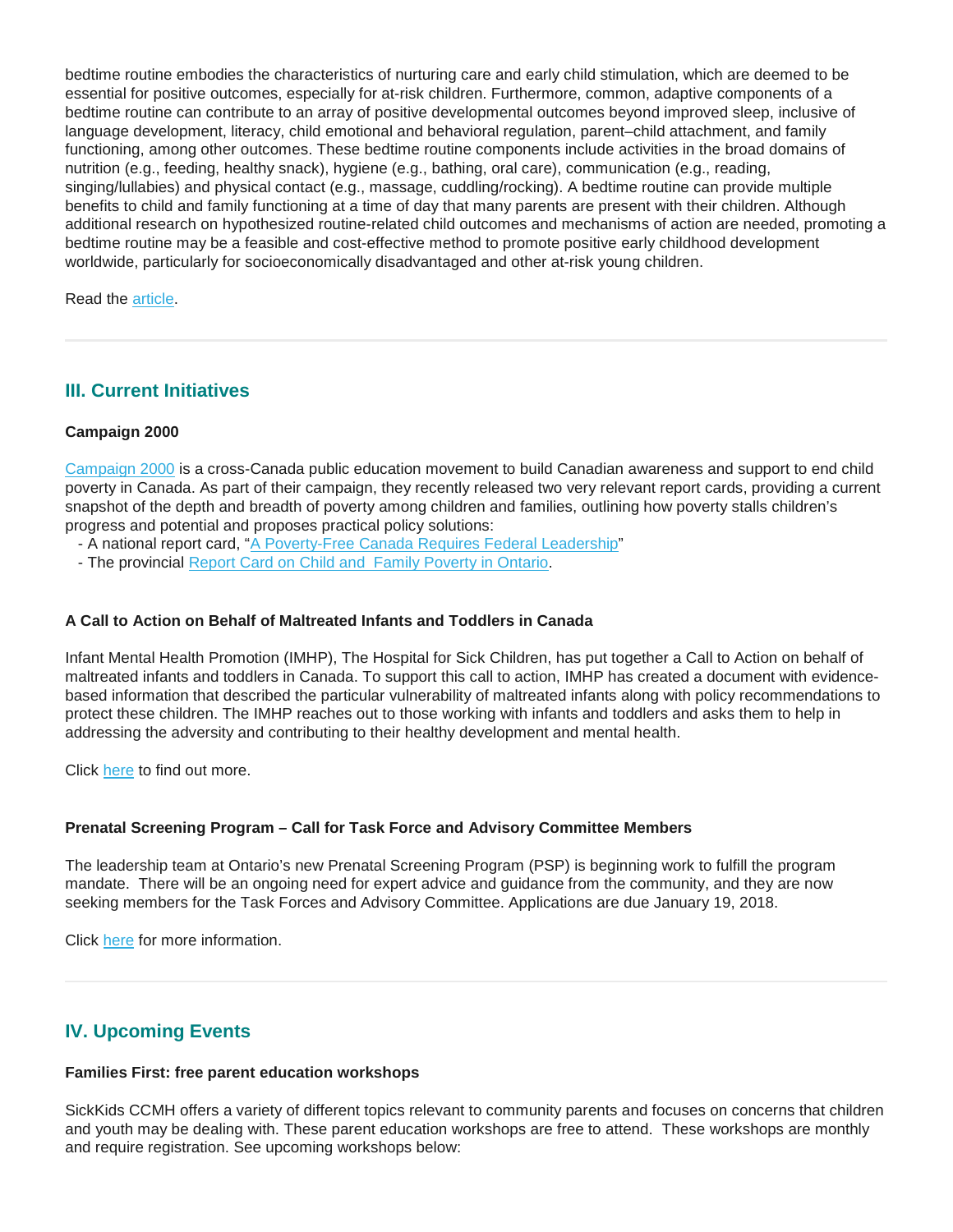*Learning about ADHD: An introductory workshop (school age focus)* January 23, 2018: Toronto Click [here](http://www.sickkidscmh.ca/Home/Services-to-Infants-Youth-and-Children/Prevention-and-Early-Intervention/families-first-jan-2018.aspx) to register.

*When feelings feel too big: helping your young child with intense emotions (preschool to Six)* February 1, 2018: Toronto Click [here](http://www.sickkidscmh.ca/Home/Services-to-Infants-Youth-and-Children/Prevention-and-Early-Intervention/families-first-feb-2018.aspx) to register.

## **The Racialized Maternal Health Conference 2018**

January 31, 2018: Toronto

The Racialized Maternal Health Conference 2018 is a forum where professionals, students, experts, researchers, policy-makers and other stakeholders will come together to pursue efforts to improve racialized maternal-newborn health and practices in Canada by promoting best practices, cultural competency and advocacy for racialized maternal health issues, research and policies.

Click [here](http://www.opha.on.ca/Events/Annual-Safe-Schools-Conference-A-Focus-on-Student.aspx) to register.

## **Best Start Resource Centre Conference**

[February 6-8, 2017: Toronto](http://en.beststart.org/event/2018-best-start-resource-centre-annual-conference)



The Best Start Resource Centre Conference is the only annual event in Ontario for service providers in the preconception, prenatal and early childhood fields to share, reflect, network and be inspired! Attracting over 300 participants each year, it allows attendees to increase their knowledge and learn innovative strategies and programs relevant to their work. The conference showcases examples of the best and promising practices throughout Ontario and across multiple settings related to family, maternal, newborn and child health.

Early Bird Registration ends soon! Click [here](http://en.beststart.org/2018-BSRC-Conference-Registration) to register.

## **Rainbow Health Ontario Conference**

March 21-24, 2018: Sudbury, ON

This conference will focus on building partnerships in health and social services to promote the health of Ontario's diverse LGBTQ2S populations, including those in northern and rural areas. In our programming, we have emphasized an intersectional approach to health and well-being, streamed according to 7 themes: clinical practice; public policy, activism and human rights; community support and development; professional education and training; research; organization and systems change; and ethics and law. Additionally, we've encouraged content that focuses on Indigenous, Francophone, rural and northern, racialized, and newcomer LGBTQ2S needs and access.

Click [here](https://www.eventbrite.com/e/prenatal-education-trends-and-issues-tickets-38954000464?aff=es2) to register.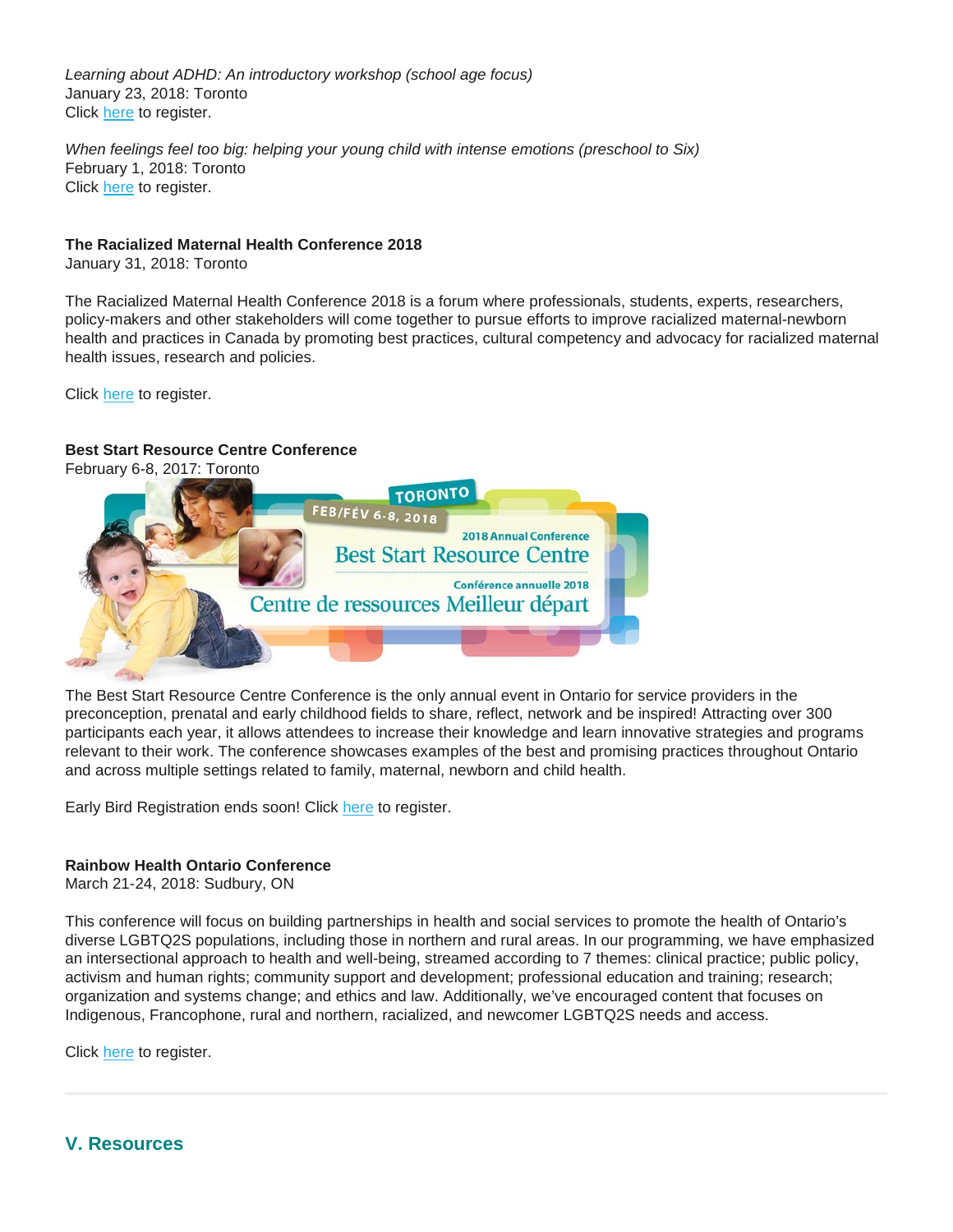#### **Play and Learn**

Research shows that parents and caregivers have an important role in supporting early child development and this can happen through play! Play&Learn provides a variety of expert-reviewed activities that support a child's growth. Activities focus on practicing skills in one of four developmental domains: Thinking & Learning, Social & Emotional, Movement and Language.

Our collection of expert-reviewed activities has been chosen to be beneficial for one of three age groups: toddlers (1.5 to 2.5 years); preschoolers (over 2.5 years to 4 years); and kindergarteners (over 4 years to 6 years). Most Play&Learn activities can be completed in less than 15 minutes and require little equipment to get started. Suggestions are provided to make the activities easier or more challenging depending on your child's unique capabilities.

Learn more at <https://playandlearn.healthhq.ca/>

#### **10 Tips for difficult conversations with parents: Online tutorial with facilitator guide**

CMAS, Supporting Child Care in the Settlement Community, has created an online tutorial with a facilitator guide to help service providers have difficult conversations with parents about their child's development, challenges or needs. This tutorial provides tools and strategies to plan ahead and manage these conversations in an approachable and professional way.

#### [Learn more.](https://cmascanada.ca/wp-content/uploads/tutorials/Difficult%20Conversations%20with%20Parents/index.html)

#### **Canadian 24-Hour Movement Guidelines for the Early Years (0-4 years): An Integration of Physical Activity, Sedentary Behaviour and Sleep**

The Canadian 24-Hour Movement Guidelines for the Early Years are intended to encourage healthy growth and development. They recommend that young children should receive support from their parents and caregivers that allows for an active lifestyle with a daily balance of physical activities, sedentary behaviours, and sleep.

#### [Learn more.](http://www.gov.mb.ca/healthyliving/hlp/pag/canadian_24hour_mg_ey.pdf)

#### **Family-Centred Maternity and Newborn Care: National Guidelines**

The Family-Centred Maternity and Newborn Care: National Guidelines is a resource on maternal and newborn health. It includes the latest information and advice from Canadian experts. The first two available chapters include information on the underlying philosophy and principles of family-centred maternity and newborn care in Canada optimizing preconception health.

[Read more.](https://www.canada.ca/en/public-health/services/maternity-newborn-care-guidelines.html)

## **VI. Featured Resources by the** *Best Start Resource Centre*



### **Child and Family Poverty in Ontario. A practical guide for moving from stigma to empowerment** - **New edition!**

This manual is a reference for service providers working with families living in poverty who have children under age six. This edition includes **updated statistics, policies and practices** that can influence child and family poverty, examples of promising approaches to addressing various aspects of child and family poverty and current literature.

This manual was written with a wide range of service providers in mind, such as community workers, child protection workers, teachers, health care providers, early childhood educators, social workers and others who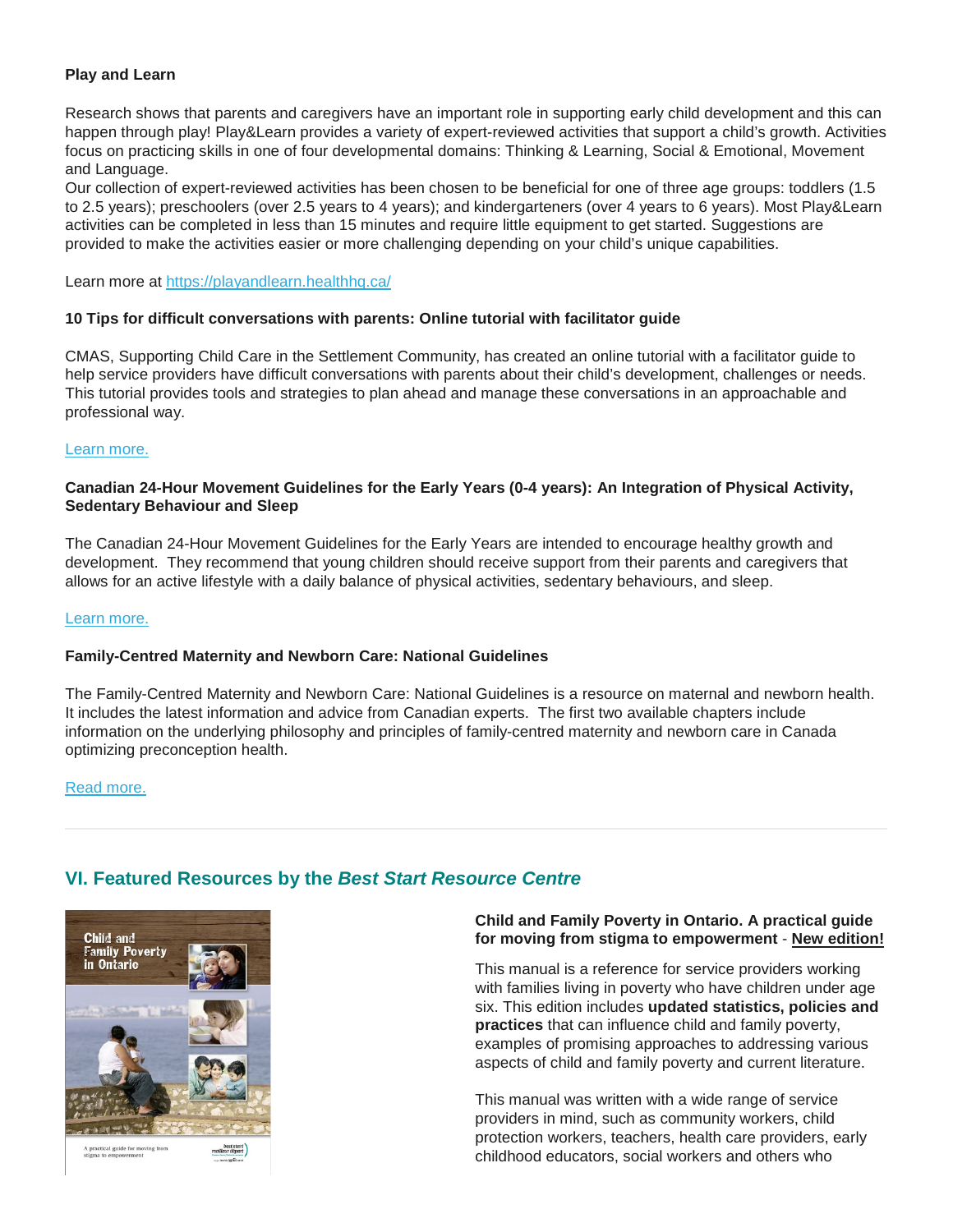interact with families, parents or children. The manual offers an opportunity to reflect on how poverty is defined, the impacts of poverty on families, how service provider practices can help and suggest broader systemic and policy issues that influence families living in poverty.

Available in [PDF.](https://www.beststart.org/cgi-bin/commerce.cgi?search=action&category=G00E&advanced=yes&sortkey=sku&sortorder=descending)

## **Pregnancy Is Not Always What You Expect - Booklet**

This recently revised booklet for pregnant women provides information about depression and anxiety. It presents strategies to help women to:

- Take care of their mental health before and during pregnancy.
- Understand the risk factors that can lead to depression or anxiety during pregnancy.
- Know if they are depressed or anxious during pregnancy.
- Get help and treatment.

Available in [print](https://www.beststart.org/cgi-bin/commerce.cgi?preadd=action&key=M10-E) and [PDF](http://www.beststart.org/resources/ppmd/TakeCareMentalHealth_EN_rev.pdf) (and also in [French\)](https://www.beststart.org/cgi-bin/commerce.cgi?preadd=action&key=M10-F)

## **Breastfeeding Peer Support - Toolkit**

Developed in 2016, the Breastfeeding Peer Support Training Toolkit will provide you with all you need to prepare peer support volunteers to begin supporting other mothers. In the toolkit you will find:

1. Introduction for the facilitator with information about recruiting and training potential peer support volunteers. 2. Six modules with facilitator notes. Each 2.5-hour

module contains several activities.

3. PowerPoint presentations for each of the six modules.

4. Peer Resource Guide with suggestions about additional handouts, information about your program, and information about local programs and resources, etc.

5. Training Summary Charts for each module which provide an outline of the content, timing, and materials needed for each module, including a pre-training meet-andgreet.

Available in print in [English](https://www.beststart.org/cgi-bin/commerce.cgi?preadd=action&key=B21-E) and [French.](https://www.beststart.org/cgi-bin/commerce.cgi?preadd=action&key=B21-F)



by/par health nexus santé



Pregnancy Is Not Always<br>What You Expect:

**Breastfeeding** Peer Support<br>raining Toolkit